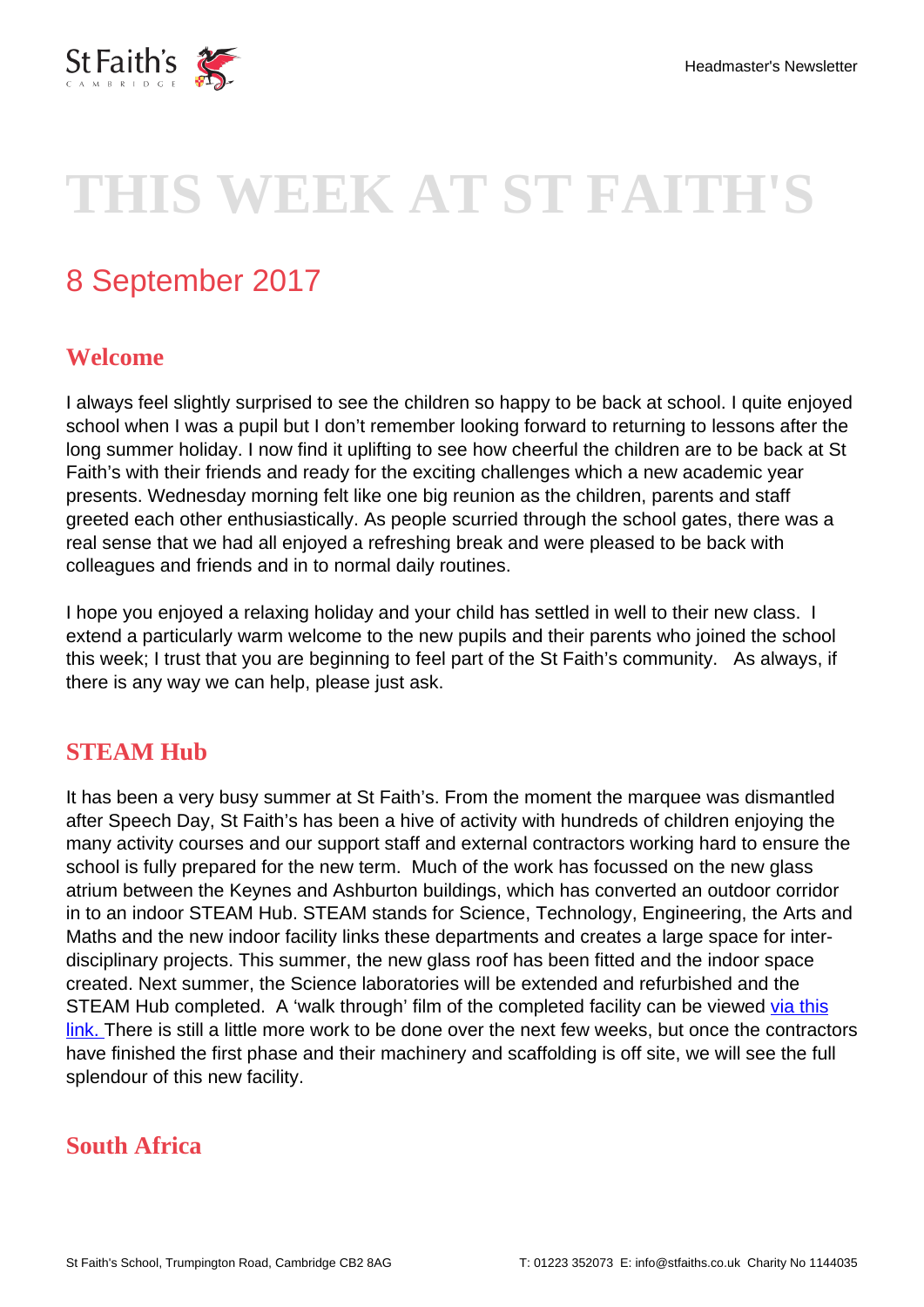

It is difficult to put in to words just how enriching the South Africa trip was. Two weeks of school visits, sight-seeing, sports matches, safaris, songs and sun made for a life-time experience that provided a real insight in to the beauty and diversity of this African nation. For the first time, the trip was open to all pupils in Years 7 and 8, music was an integral part of the itinerary, and parents and siblings came along too. Every single day was packed full of action. Typically, we would go to a special place of interest such as Robben Island or Capetown waterfront in the morning and then visit a school in the afternoon for a joint concert or to play sport. We went to six schools in total, some in townships, others in wealthy areas and in all of them, we were struck by the warmth and hospitality. The South Africans were great hosts and loved their barbecues!

The highlight of the trip was the two-day visit to Makukhanye, the township school in Jeffrey's Bay we have been supporting for the past 14 years. On our arrival, Makukhanye held a large 'welcome assembly' at which the town Mayor and a representative from the Department of Education attended. It was wonderful to see how well our pupils and those of Makukhanye mixed and played together; sports matches were held but the special moments were the informal ones, when pupils, parents and staff of both schools just chatted, played and enjoyed each other's company. I have to admit, I had underestimated the extent to which St Faith's is helping Makukhanye. It was clear from the tour of the classrooms with the Headmaster, Mr Mbatane, that the funds we have raised have been put to great use and are really helping the school to thrive, despite the extremely difficult circumstances in which the staff and pupils have to work. I could go on but I won't, suffice to say that the trip was a huge success, thanks to the outstanding leadership of Mr Johnson and the staff who assisted him, Mr Gorick and Miss Kennerley. Jane, my wife, was a little apprehensive about going but speak to her now, and she will tell you it was a trip of a lifetime. We had been to South Africa before but nothing prepared us for the deep, insightful and, at times, emotionally moving experience that this trip provided.

### **Starting School**

Along with Prince George (and my grandson!), this week was a milestone in the lives of our youngest pupils (and their parents) as they started school. It has been wonderful to see how well the Foundation children have settled in this week.

### **Playground Apparatus**

Speaking of the Pre Prep, new playground apparatus has been erected on the Southfield lawn which is proving extremely popular! This has been purchased and built thanks to a substantial donation from the SFPA (St Faith's Parents' Association), so very many thanks to everyone who has supported recent SFPA events and made this possible.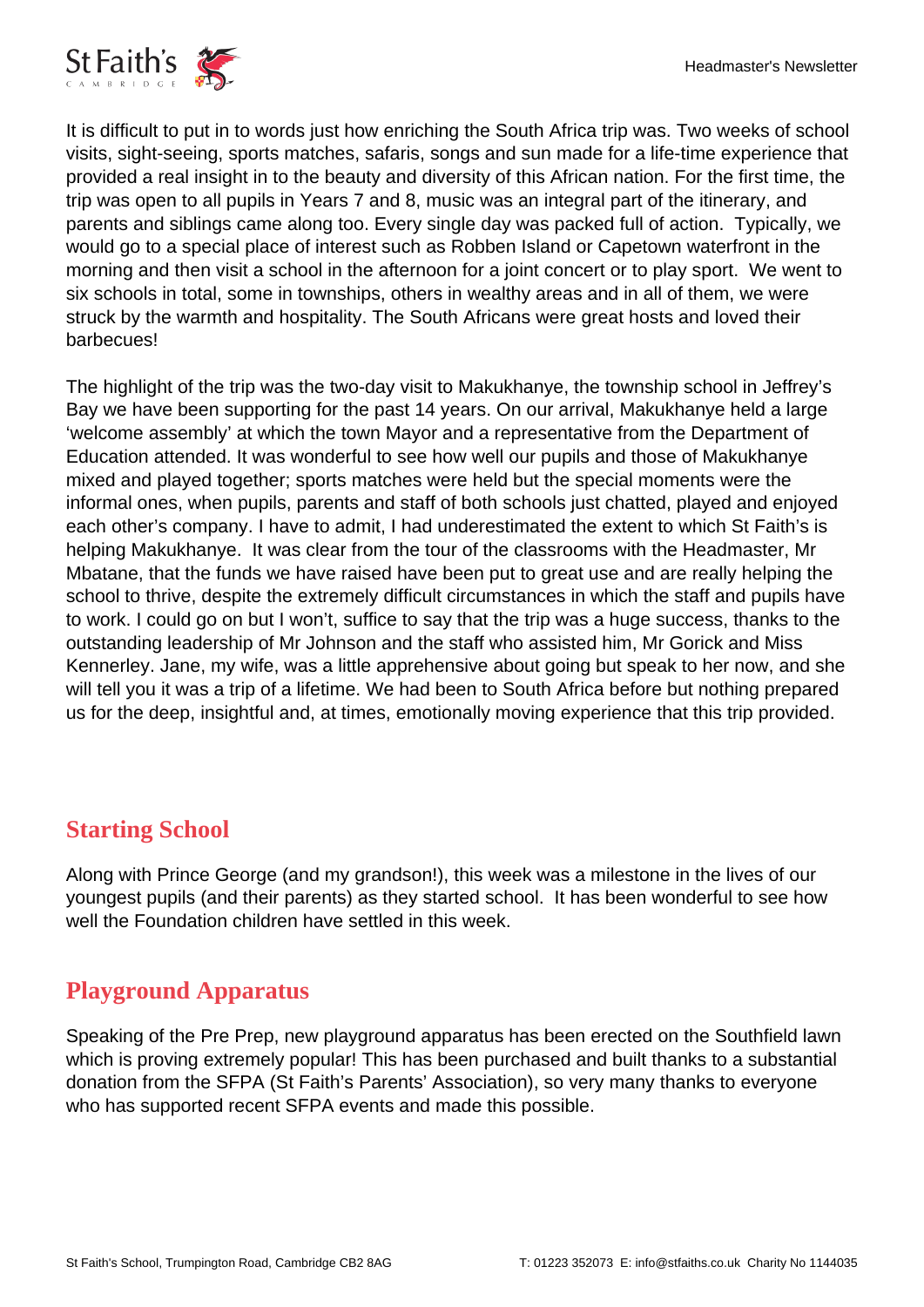



### **Old Fidelian Reunion**

The annual Old Fidelian (alumni) BBQ will take place this year on Friday 15 September, 6.00pm to 8.00pm in my garden (or house depending on the weather). There will be food, drink and live music by Fred's House (the lead singer is our very own Vikki from the school office!). This is a free event, but we do need to have an idea of numbers. Old Fidelians should contact Kirstie Osborne on marketingintern@stfaiths.co.uk. So far, over 90 OFs, ranging from those who left the school last year to those who haven't been back for over 50 years, have confirmed they will be joining us so it promises to be a great evening.

### **Finally….**

You may be interested to know that one of our nurses, Mrs Bryan, was mentioned by the Prime Minister in the House of Commons on 19 July, as a result of her actions during the London Bridge terrorist attack. Mrs Bryan was in the area on the night of the incident and one of the first people at the scene who was able to provide support to the victims. As a result of her actions, Mrs Bryan was invited to the House of Commons but was unaware that she would be mentioned by the Prime Minister. This is the relevant extract from Hansard: